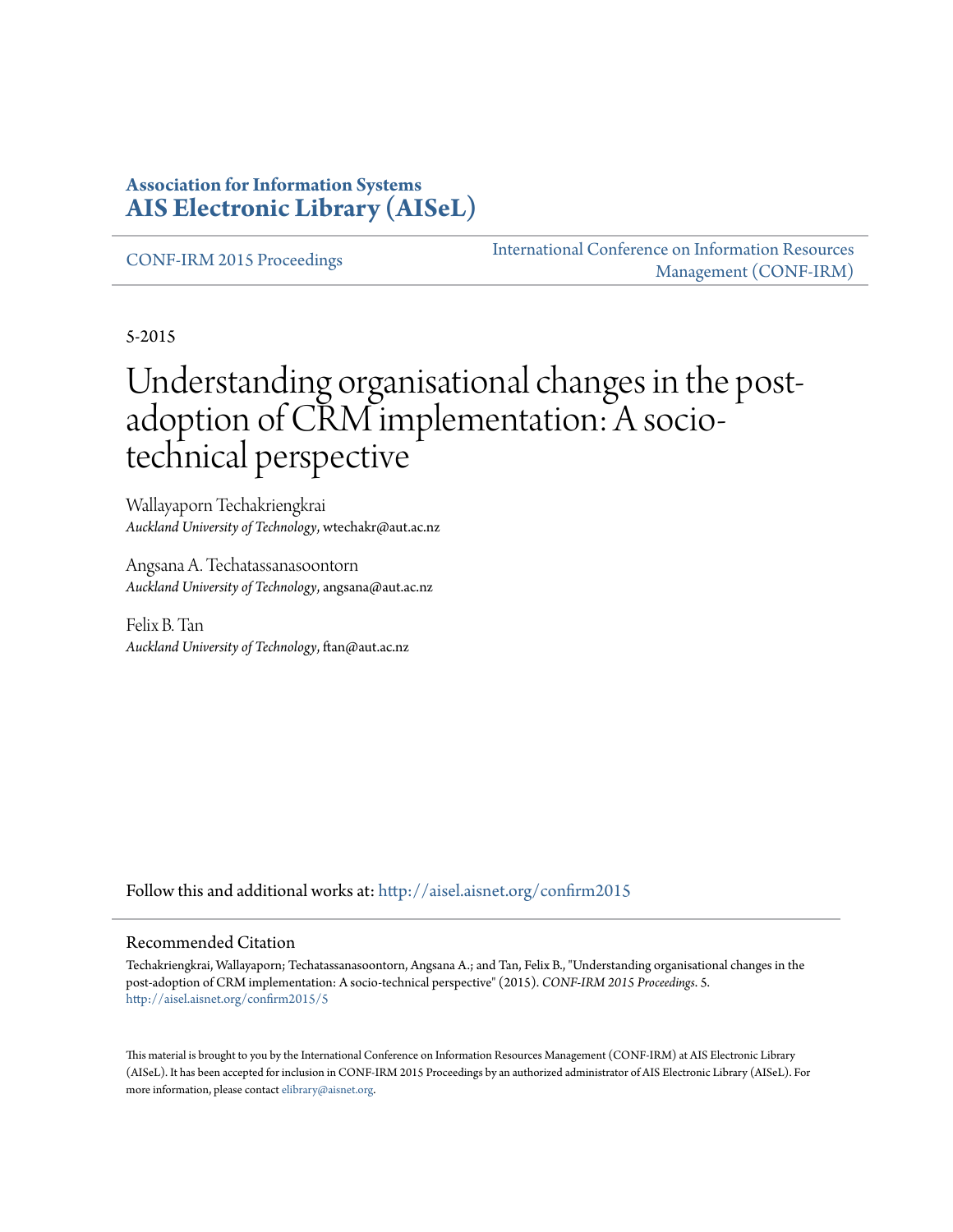## **R63. Understanding organisational changes in the postadoption of CRM implementation: A socio-technical perspective**

Wallayaporn Techakriengkrai Auckland University of Technology wtechakr@aut.ac.nz

Angsana A. Techatassanasoontorn Auckland University of Technology angsana@aut.ac.nz

Felix B. Tan Auckland University of Technology ftan@aut.ac.nz

#### *Abstract*

This research-in-progress paper uses a socio-technical perspective to analyse how organisational changes unfold in the post-adoption stage of a CRM implementation in an organisation. The qualitative interpretive case study was conducted at an innovative office automation solutions organisation in Bangkok, Thailand. The research findings reveal that the organisation's sociotechnical system has been changed after CRM implementation including actors, tasks, structure and technology. In terms of structure, the organisation hired a new CRM team to convince and support users to use the CRM system. CRM officers became an essential part in the sales department. In addition, new rules were set up to prevent cross selling across districts. In terms of tasks, patterns of work have been changed in the sales community. In terms of technology, the CRM system enabled the visibility of customer data among sales staff, thereby shaping the dynamics of their relationships. Furthermore, there are two main consequences (increased transparency and conflict within the organisation) that emerge after CRM implementation. The paper concludes by discussing the study's theoretical contribution and implications to practice.

## *Keywords*

CRM use, post-adoption, socio-technical perspective

## **1. Introduction**

Past research largely focuses on initial adoption decisions of CRM. For instance, a study by Vella et al. (2012) examined the effect of behavioural inhibition systems and behavioural activation systems on users' intention to adopt CRM applications. Shum et al.'s (2007) findings show that employees' commitment to change is important in successful implementations of CRM. However, there has been little research concerning the continuous use of CRM and, in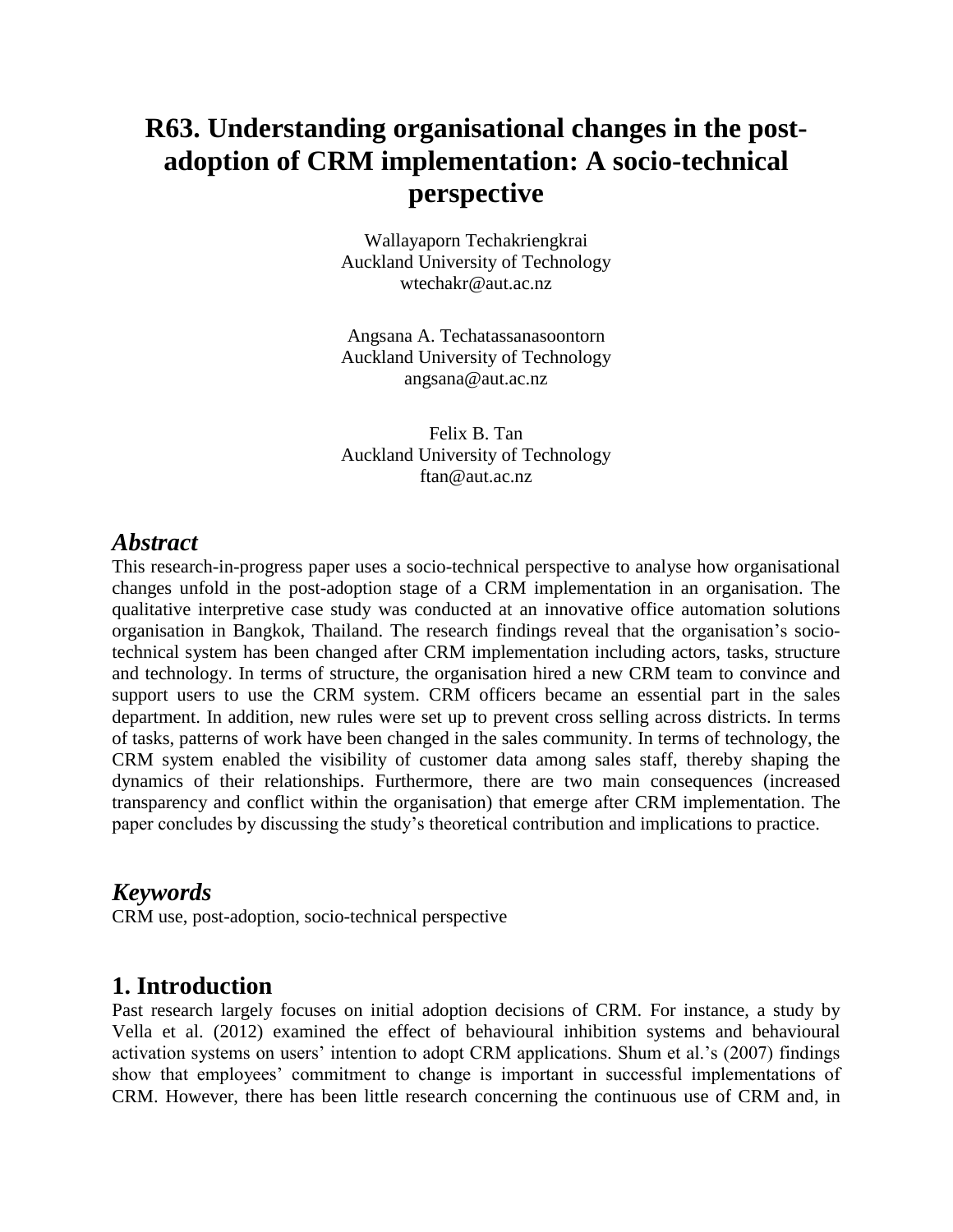particular, the associated change process in the post-adoption stage. This study aims to fill this gap by studying post-adoptive change process in organisational CRM implementations. The research question guiding this study is: How do organisational changes unfold in the CRM implementation process? In this study, Leavitt's socio-technical system is used to analyse and explain socio-technical changes and consequences in the organisation after CRM implementation. This research contributes to an understanding of post-adoption change process in information systems implementations in general and CRM implementations in particular. Next, we present the review of the CRM literature and offer background discussion of the sociotechnical perspective. In the research methodology section, we outline our data collection, analysis and background of the case organisation. In the findings and discussion section, we present the preliminary findings based on the analysis of interview data. The paper ends with the conclusion.

## **2. Literature Review**

In this section, the relevant literature of CRM systems implementations is reviewed. A sociotechnical perspective used to ground the empirical inquiry is also discussed.

#### **2.1 Customer Relationship Management (CRM)**

CRM has its roots in relationship marketing which aims to build a long-term relationship with customers (Light, 2003; Pulde, 1999). Davenport (2001) stated that CRM systems are tools, technologies and procedures to manage and improve the relationships with customers, prospects, and business partners in an organisation. Bibiano and Pastor (2006, p. 1) define a CRM system as "a sort of information system technology which is part of the more general category of enterprise systems that also includes enterprise resource planning and supply chain management systems." This study combines the definitions of CRM from Bibiano and Pastor (2006) and Davenport (2001) and refers to a CRM application as an enterprise system that integrates tools, technologies, and procedures for an organisation to maintain relationships with customers by delivering value and satisfaction to customers. Hsieh et al. (2011) draw on sensemaking theory to develop a model to understand the antecedents, contingencies, and consequences of employees' extended use of CRM. They find that employees are influenced in post-adoptive sensemaking at two levels: technology and work system. Son and Han (2011) investigate how technology readiness affects continued use of new technology. Their finding shows that each dimension of technology readiness shapes usage patterns in different ways. Innovative functions have a significantly positive impact on consumer satisfaction and repurchase intention. A few studies focus on post-adoption changes in organisations. Dong (2012) develops a conceptual model to examine the role of IT governance in the post-adoption stage of CRM use and organisation performance. He finds that CRM use generates operational and strategic benefits in business process that enable firms to improve their performance. This study adopts a socio-technical approach to study organisational changes in the post adoption stage of CRM implementation.

#### **2.2 A socio-technical perspective**

A socio-technical approach has been introduced as a promising perspective to study IT and social change in organisations (Kling & Lamb, 1999). Originally, Leavitt's socio-technical (S-T) system model synthesised the main contours of theories of organisational change "as a kind of sharp caricature of underlying beliefs and prejudices about important dimensions of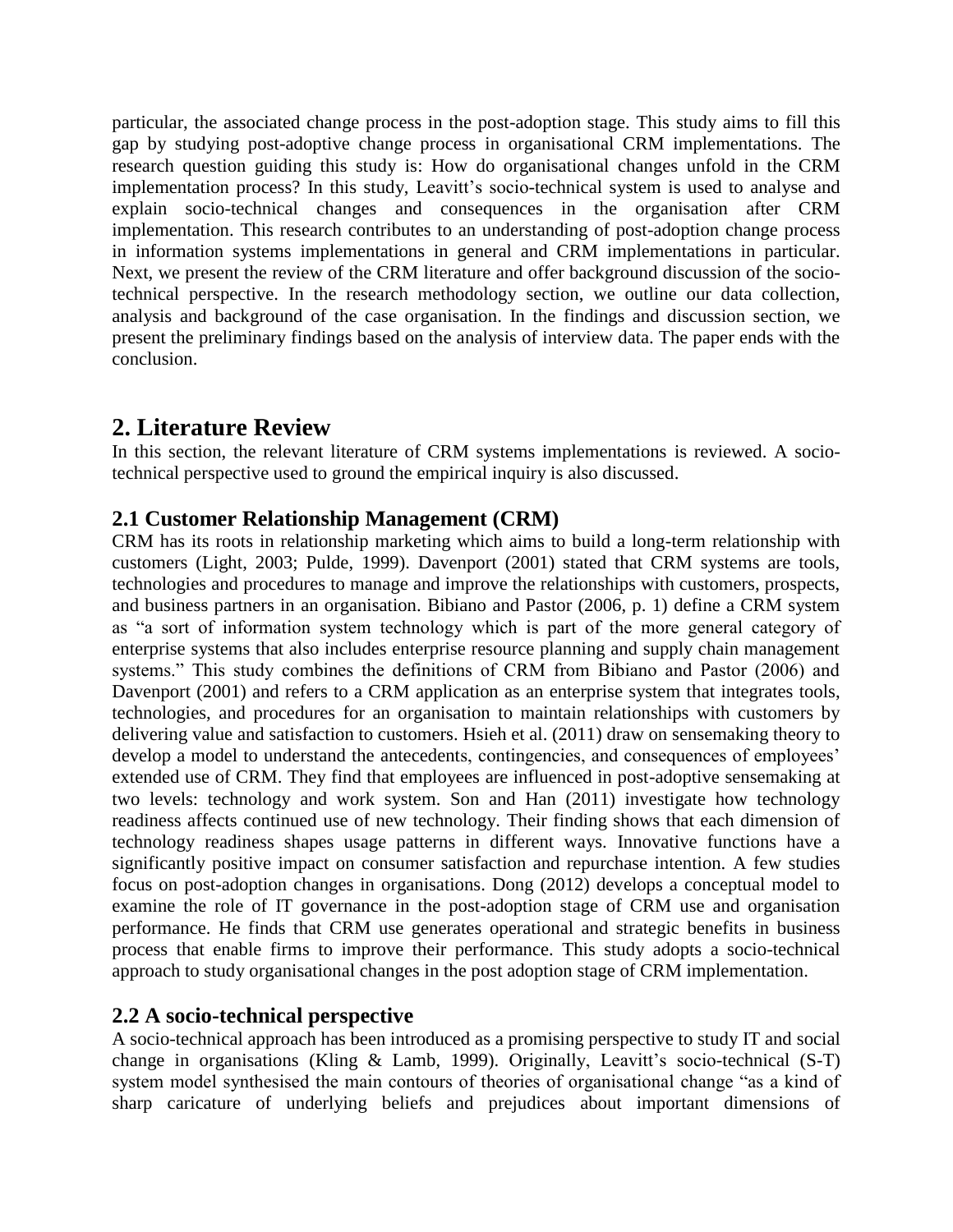organisations" (Leavitt, 1964, p. 55). A socio-technical system includes four elements: (i) actors (e.g., project participants and stakeholders) and their characteristics and attributes; (ii) tasks which refer to what and how work is accomplished; (iii) structure which represents institutionalised rules and arrangements; and (iv) technology including hardware, software and tools. Leavitt (1964) states that components of an organisation's system are interdependent; the change of one component affects other components and leads to organisational change. A sociotechnical perspective is useful as a lens to examine organisational changes and individuals' behaviours toward new CRM implementations (Leavitt, 1964). In this study, a socio-technical perspective is used to understand an emergent process of change after a new CRM implementation.

## **3. Research Methodology**

This research adopts the qualitative interpretive case study method to examine changes associated with CRM implementation in an organisation. This case is part of a broader study which aims to develop a rich and substantive theory to understand user behaviour and organisational change in CRM implementations. Semi-structured interviews were conducted with CRM users. Participants were selected based on their knowledge and expertise in the CRM applications. The interview contains questions about their perception toward CRM systems, their CRM use, and related organisational change. Thematic analysis was used to analyse data (Braun & Clarke, 2006). In this study, Nvivo software was used to organise and analyse data. The data were collected in 2014 at an innovative office automation solutions organisation in Bangkok, Thailand. It is a 73-years-old industry leader in innovative office automation, equipment and electronics. It has approximately 2,000 staff in Thailand. The CRM implementation commenced in 2010. Three Sales and Marketing departments participated in this research. The organisation organises the sales department into three units according to type of products and locations. These include the Business Solution Development (IT products and Brand products), Business Solution Outsourcing (Software and Service), and Sales Bangkok (Brand products). All of the six participants are sales professionals. We use pseudonyms for participants to protect their privacy. Before CRM was introduced, the organisation has had its own information system called RIS for keeping customer information and creating invoices. This in-house system is still in use for creating invoices. Sales professionals must create accounts and opportunities under each account in the new CRM system and the data is automatically transferred to the RIS system in order to create invoices. The RIS system is used in various departments within the organisation such as sales department (generating invoices), accounting department (tracking customer invoices), and warehouse department (ordering products).

## **4. Findings and Discussion**

In this section, the initial findings are presented based on the analysis of the interview data with six sales staff across three departments. We first present previous work practices for sales professionals, CRM use, and then consequences to the sales community. Finally, this section ends with discussion.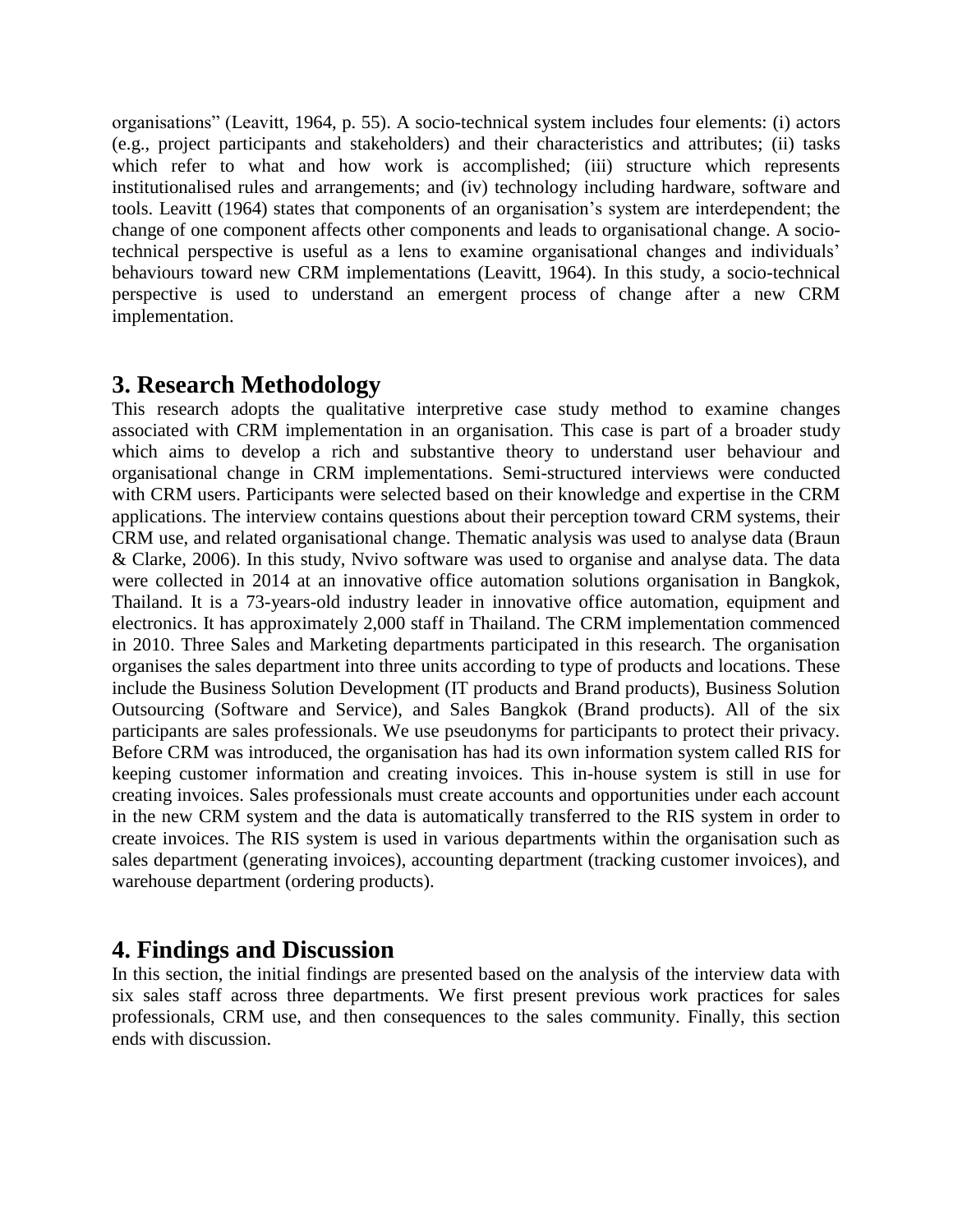#### **4.1 Previous work practices for sales professionals**

In this study, we adopt Leavitt's socio-technical (S-T) system model to study socio-technical change after CRM implementation. This system includes actors, tasks, structure and technology (Leavitt, 1964). In our research, actors refer to sales professionals and CRM officers. Sales professionals' tasks mainly focus on selling products and services to achieve individual targeted sales amount. The organisation did not have a centralised information system to keep customer information. Sales staff had their own idiosyncratic ways to maintain data. Many sales professionals used Excel to produce monthly reports. To manage their schedules, they used various tools to keep records of appointments and remind them about their activities. Some of these tools are paper calendar, google calendar, and calendar in Lotus Note. Some use simple applications like Excel to keep records of customers' information. Participant C states that *"Each sales officer has his/her own excel file and keeps separately in his/her own folder without sharing with others."* When sales professionals resigned from the organisation, new sales professionals or existing sales professionals were not able to see customer details that those sales officer dealt with including the progress of sales. This situation led the organisation to lose some customers.

The organisation allowed sales professionals to create their own customer accounts in RIS. As a result, some of the data in the database were duplicated. Participant A states that *"Some sales offices did not use a search function to search the existing customer account in the RIS system. They were able to create their own customer account without using the search function. One customer may have five to six duplicated accounts."* Sales professionals were able to create a duplicate account by using space or changing one character of customer account codes. According to Participant F, *"If one character of customer account is wrong or missing, it can be another account.*" According to the organisation's policy, one customer account should be a responsible of one sales officer to prevent cross selling across districts. The practice of creating duplicated accounts allows some sales professionals to secretly sell products in other sales professionals' districts. Participant F states that *"The previous system has problems that cannot be solved until now. We have duplicate accounts or what we call "shadow accounts". They were exactly the same. One account had the correct customer code but another account did not. However, both of them have the same customer details. Other teams were able to create shadow accounts."*

### **4.2 CRM Use**

The CRM system can be used as a systematic tool to do sales forecast, enter sales opportunity and activities, create and update customer accounts. The organisation hired a new CRM team and all the team members are new employees. Participant E states that *"The organisation hired a new team which has almost ten staffs to take care of the CRM system. That is quite a lot of staff."* The CRM team has the central role in convincing users to use the CRM system. In additional, the team has the sole authority to verify customer accounts, create new customer accounts, and solve problems related to CRM use. If sales professionals would like to create a new customer account or verify an existing account, they must send a request to the CRM team. In terms of technology, the CRM system is used for keeping customer information and generating reports for management. Participant A states that *"Data in the CRM system are used to produce reports for regional managers. The data that sales professionals enter into the system will be used to present to management level. After that, management level will use this information to present to*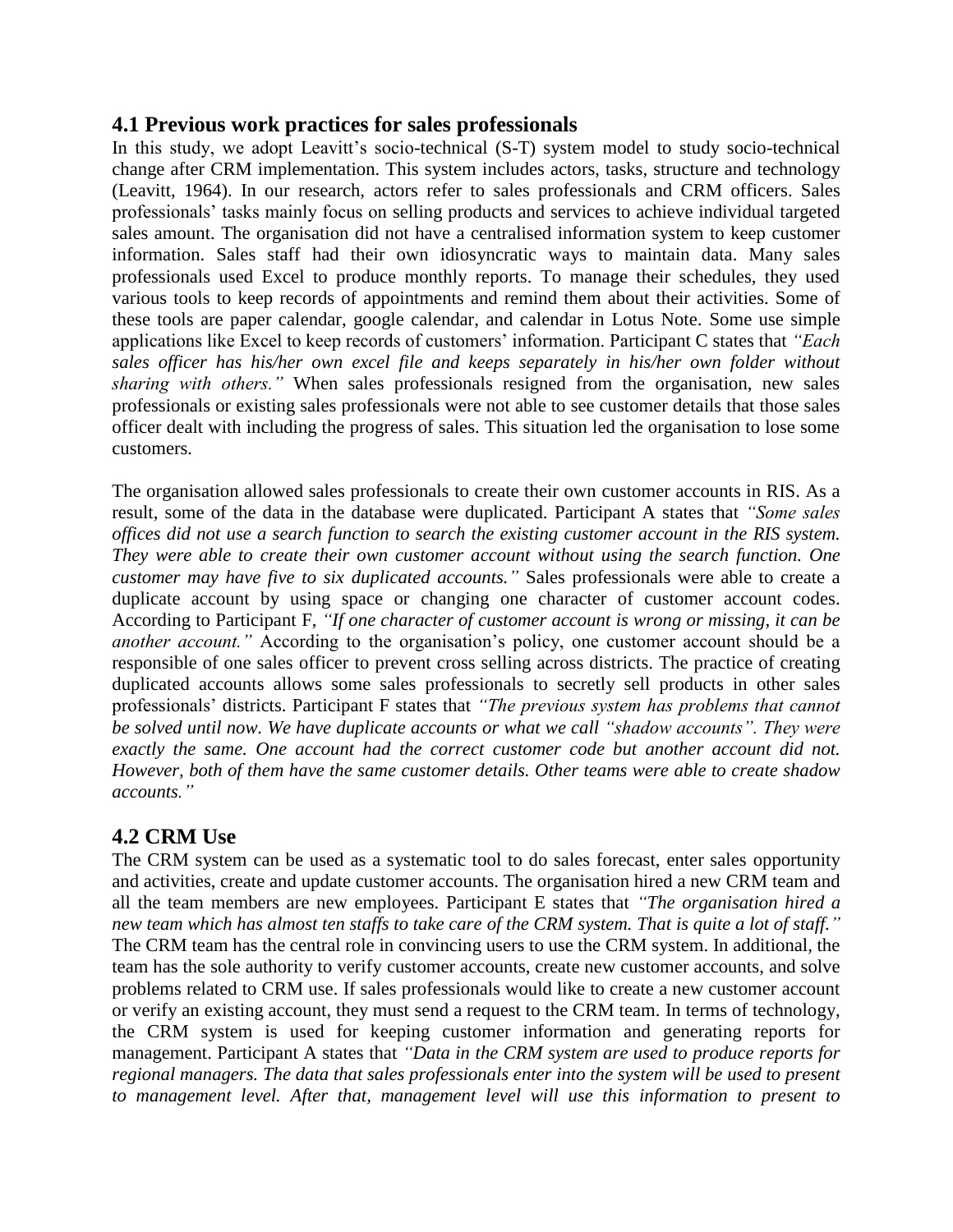*regional managers."* There is another benefit of CRM system. Sales staffs can work anywhere anytime. As quoted from Participant E, *"I am impressed that I can use the CRM application outside the organisation. Most of sales people spend almost all their time outside office. If we can use the application off-site, it would be very convenient for us."*

There are compulsory fields associated with customer data in the CRM system that sales professionals must enter into the system. According to Participant A, *"I have to pay more attention. We have to collect and prepare customer data."* Sales professionals have to change their patterns of work. Everything is more systematic. They use the CRM system to do sales forecast, enter sales opportunity and activities. Managers are able to monitor their works from the CRM system. However, the CRM application does not affect all previous work processes. For example, Participant F states that *"We just changed the way we do work. However, we did not change our procedure of work. Everything still remains the same but it makes everything clearer, recordable, data accessible, checkable. Every transaction is recorded in the system."* Participant A states that *"There is a data entry template that requires us to enter all compulsory fields."*

#### **4.3 Consequences to the Sales Community**

There are two main consequences that occur after CRM implementation. Firstly, the result shows that CRM system is a "transparency tool" to make everything clearer in terms of sales activities. Participant E states that *"It is like cleaning underneath a rug that has rubbish. CRM is like a cleaner. In the present, all sales professionals have to enter customer information into the CRM system. All customer accounts must be approved by CRM team. We now know who has the authority to sell to which customers."* Participant A also states that *"Information in the CRM system showed that I went to visit a customer and had activities 1 2 3. We were able to trace from this application."* After the CRM implementation, sales professionals have to enter customer data into the CRM system. They have to share and verify their accounts. Information transparency or the degree of visibility and accessibility of information (Granados, Gupta, & Kauffman, 2010; Lu et al, 2014; Schilhavy & Iyer, 2007; Zhu, 2002) increases the transparency in work practices among sales professionals. In other words, sales professionals can no longer sell products across other sales professionals' districts. Secondly, there are emerging conflicts among sales professionals after CRM implementation. The main conflict is related to owners of customer accounts. Participant F states that *"There is a conflict within the organisation. It is like an internal conflict of interest that has never happened before."* To address the conflicts, management sets up new rules to prevent cross selling across districts. As described by Participant A*,"There were no problems within the same unit. However, there were many issues across the unit."*

#### **4.4 Discussion**

This research adopts the qualitative interpretive case study method and uses a socio-technical approach to examine organisational changes associated with CRM implementation. Leavitt's (1964) concept of socio-technical system offers a broad framework to understand changes in an organisation through a new IS implementation. Previous studies that apply the socio-technical model offer accurate process explanations of IS change outcomes. For example, McLeod and Doolin (2012) draw on theories of situated action and socio-technical change to produce a narrative explanation of the emergent change process that occurs in the IS development project.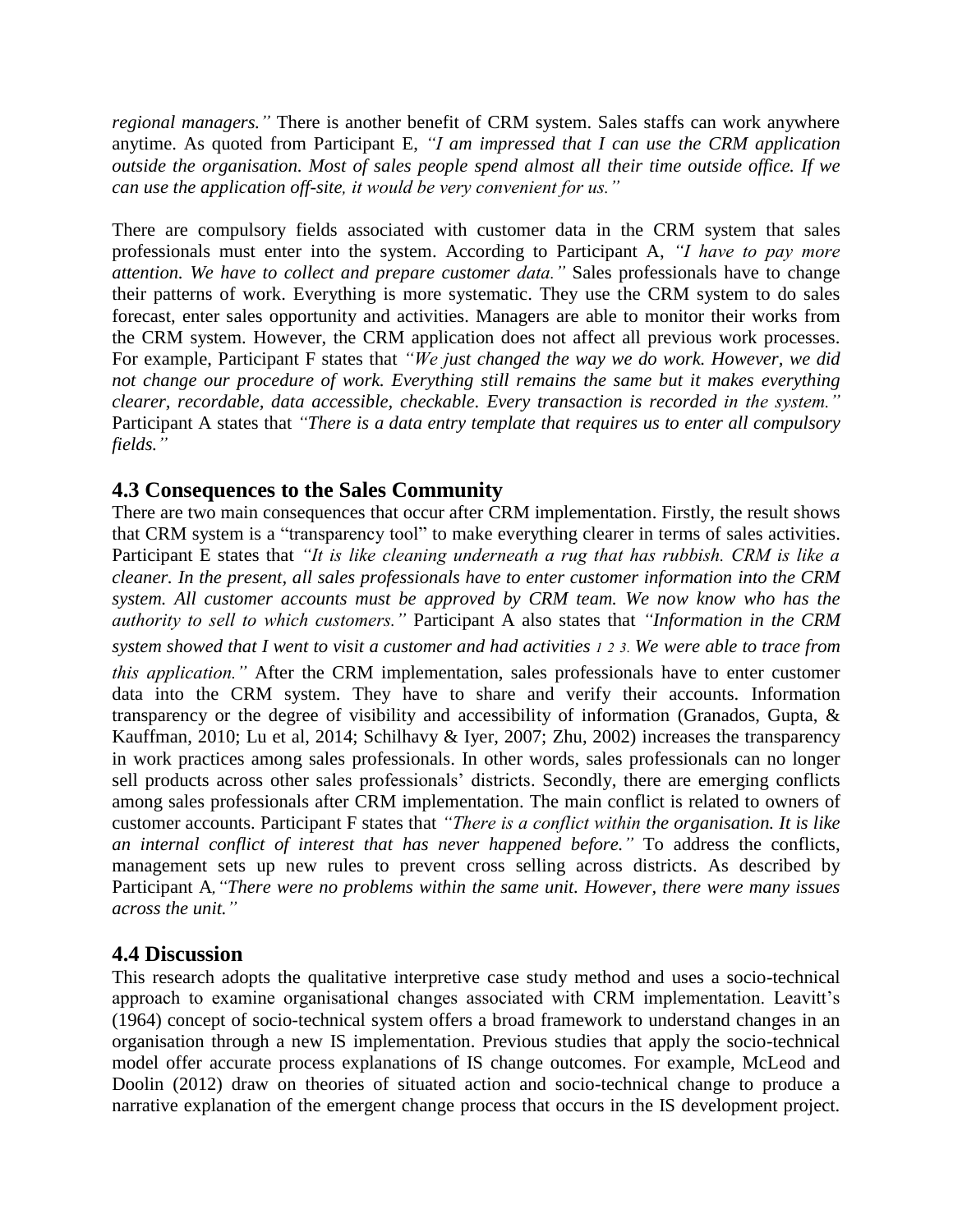They suggest that IS development is not a straightforward process, but emerges less than predictably over time through complex socio-technical interactions with unanticipated events and unintended consequences.

Overall, we found that, after the CRM system was introduced into the sales department, their socio-technical system has been changed including tasks (new patterns of work), structure (new rules, new CRM team, and clarification tool), technology (anywhere anytime), and actors (sales professionals and the CRM team). Furthermore, there are two main consequences from CRM use namely increased transparency and conflict within the organisation. The model of socio-technical change and consequences after CRM implementation is presented in Figure 1. In this study, the initial findings are presented based on the analysis of the interview data with six sales staff across three departments. In the full study, we have three sets of questions that are suitable to different groups of participants including users, IT support staffs, and managers. The next step is to analyse interview data with additional participants (managers and IT support staff) in order to develop a richer explanation of change process.



**Figure 1**: The model of socio-technical change and consequences

## **5. Conclusions**

In this research-in-progress paper, we have presented the socio-technical changes and consequences in the sales department after CRM implementation at an innovative office automation solutions organisation in Bangkok, Thailand. The findings contribute to both theory and practice. In terms of theory, this research offers a nuanced understanding of changes and consequences from information system implementation. This model extends the work of Leavitt (1964) by adding consequences to understand various concerns that may occur after CRM implementation. The increased transparency of sales and customer information contributes to conflict in the sales community. Conflict occurs among sales professionals across the departments which affected their relationships. In terms of practice, the findings can assist organisations to handle unanticipated events and consequences that may occur in the post adoption stage of CRM implementations. The data analysis is currently in progress. The next step is to analyse additional cases to develop a cross-case perspective of changes with a view of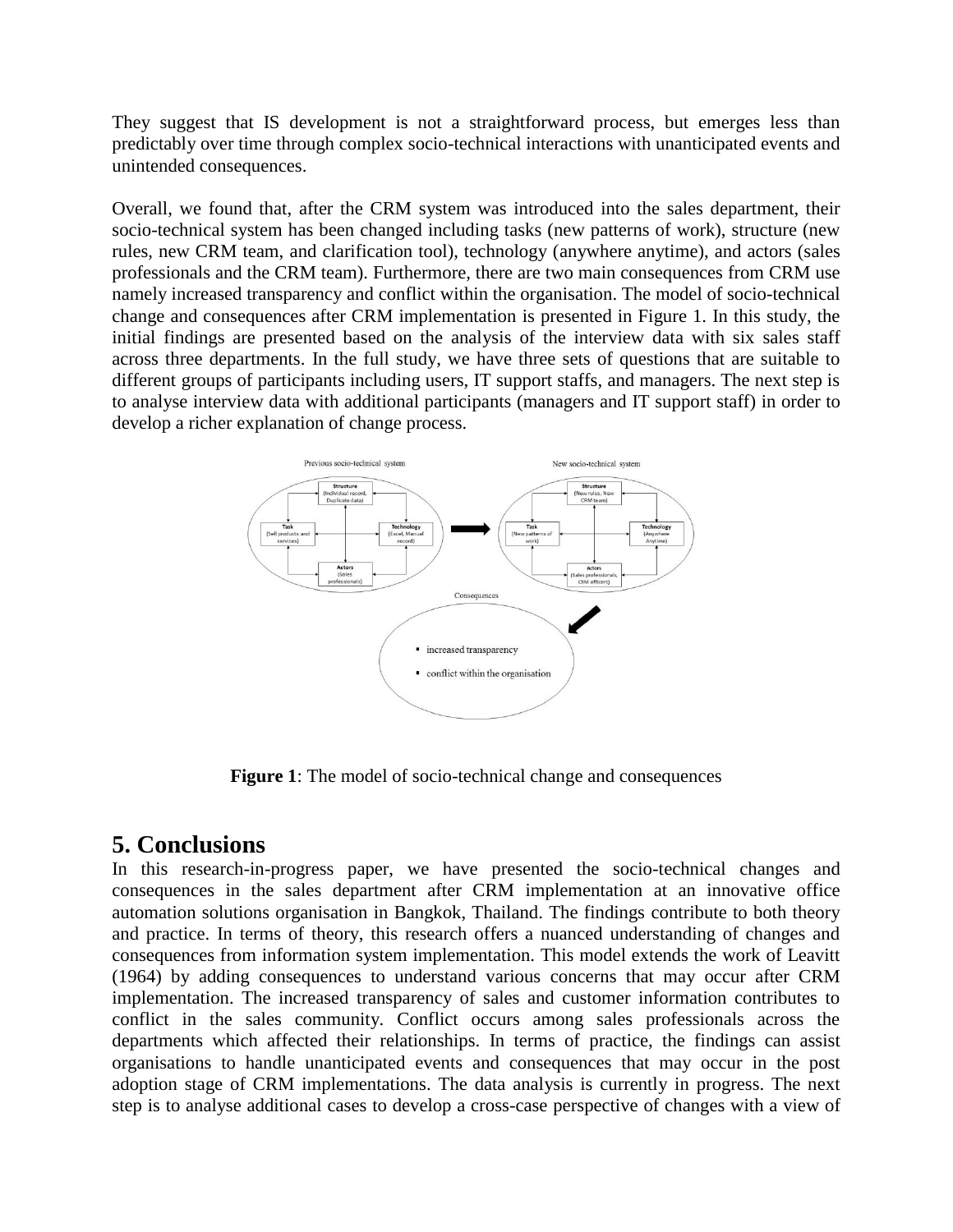developing a rich and substantive theory to understand user behaviour and organisational change in CRM deployments.

## *References*

- Bibiano, L.H., and Pastor Collado, J.A. (2006). "Towards a Definition of a CRM System Lifecycle", *Proceedings of the European and Mediterranean Conference on Information Systems* (EMCIS), pp. 1-8.
- Braun, V., and Clarke, V. (2006). "Using Thematic Analysis in Psychology", *Qualitative Research in Psychology* (3)2, pp. 77-101.
- Davenport, T. (2001). "The New, New IT Strategy First there was reengineering. Then ERP, KM and CRM. Is e-strategy the next killer app?", *CIO* (14)14, pp 58-63.
- Granados, N., Gupta, A., and Kauffman, R.J. (2001). Research Commentary-Information Transparency in Business-to-Consumer Markets: Concepts, Framework, and Research Agenda*. Information System Research*, 21(2), pp. 207-226.
- Hsieh, J.P.A., Rai, A., and Xu, S.X. (2011). "Extracting Business Value from IT: A Sensemaking Perspective of Post-adoptive Use", *Management Science* (57)11, pp. 2018-2039.
- Kling, R., and Lamb, R. (1999). "IT and Organizational Change in Digital Economies: A Sociotechnical Approach", *ACM SIGCAS Computers and Society* (29)3, pp. 17-25.
- Leavitt, H.J. (1964). "Applied Organization Change in Industry: Structural, Technical and Human Approaches", *New Perspectives in Organizational Research* (55), p. 71.
- Light, B. (2003). "CRM Packaged Software: A Study of Organisational Experiences", *Business Process Management Journal,* (9)5, pp. 603-616.
- Lu, Y., Gupta, A., Ketter, W., and Heck, E.V. (2014), "Information Transparency in Multi-Channel B2B Auctions: A Field Experiment". *Paper presented at the International Conference on Information Systems*, Auckland, New Zealand.
- McLeod, L., and Doolin, B. (2012). "Information Systems Development as Situated Sociotechnical Change: A Process Approach", *European Journal of Information Systems* (21)2, pp. 176-191.
- Pulde, M.F. (1999). "Physician-centered Management Guidelines", *Physician Executive* (25)1, p. 40.
- Schilhavy, R., and Iyer, L. (2007). "Exploring the information effects of identity and Information transparency in reputation systems". *Paper presented at the diffusion Interest Group in Information Technology (DIGIT)*, Montreal, Canada.
- Shum, P., Bove, L., and Auh, S. (2008). "Employees' affective commitment to change", *European Journal of Marketing*, (42)11/12, pp. 1346-1371.
- Son, M., and Han, K. (2011). "Beyond the Technology Adoption: Technology Readiness Effects on Post-adoption Behavior", *Journal of Business Research* (64)11, pp. 1178-1182.
- Vella, J., Caruana, A., and Pitt F. (2012). "The effect of behavioural activation and inhibition on CRM adoption", *International Journal of Bank Marketing*, (30)1, pp. 43-59.